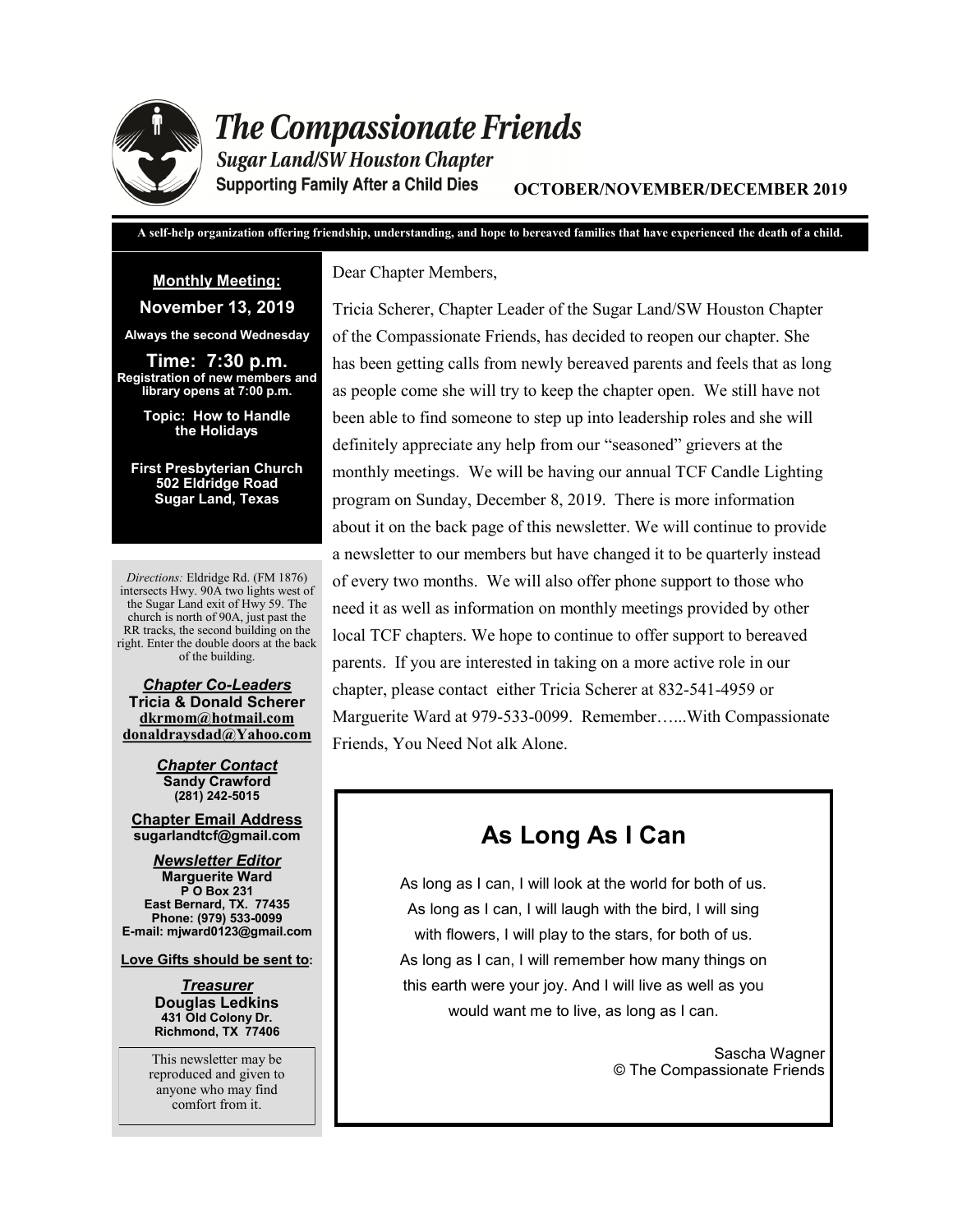### **Welcome**

We extend a warm welcome to those who attended their first TCF meeting or received their first newsletter last month. We deeply regret the circumstances that brought you to our TCF Chapter.

The Compassionate Friends is a mutual assistance, not for profit, self-help organization that offers support and understanding to families who have experienced the death of a child. You are cordially invited to attend our monthly meeting (always the second Wednesday of the month).

Meetings are open to everyone and free of charge. The purpose of our support group is not to focus on the cause of the death or the age of the child. It is instead a place to focus on being a bereaved parent, along with feelings and issues that evolve around the death experience of a child. You are free to talk, cry or sit in silence, we respect the individuality of mourning. Comments shared in the meetings remain confidential.

### **To Our New Members**

Coming to your first meeting is the hardest thing to do. But, you have nothing to lose and much to gain. Try not to judge your first meeting as to whether or not TCF will work for you. It may be the second or third meeting before you find the right person—or just the right words spoken that will help you in your grief work.

### **To Our Old Members**

We need your encouragement and support. You are the string that ties our group together and the glue that makes it stick. Each meeting we have new parents. Think back—what would it have been like for you if there had not been any "oldies" to welcome you, share your grief and encourage you? It was from them you heard, "Your pain will not always be this bad; it really does get softer."

Lovingly Lifted from TCF –Tyler Texas Newsletter

**We loved at a level we never thought humanly possible.**

**When they died, we hurt at a level we never thought humanly possible.** 

**-Alan Pedersen**

### **With Compassionate Friends You Need Not Walk Alone**

**Telephone a Friend…..** If you need someone to talk to and can't find a TCF meeting to go to, please call one of our volunteers below. They are a little farther down the road in their grief journey and would be glad to talk to you.

| <b>Child Loss - (Tricia)</b>        | 832-541-4959 |
|-------------------------------------|--------------|
| <b>Child Loss - (Marguerite)</b>    | 979-533-0099 |
| <b>Child Loss - (Sandy)</b>         | 281-242-5015 |
| <b>Support for Fathers - (Doug)</b> | 713-515-9906 |
| <b>Murdered Child/</b>              |              |
| <b>Sudden Death - (Michelle)</b>    | 832-603-7112 |

**TCF—Katy Chapter** meets 2nd Tuesday of each month 7:00 p.m. **Website**: https://www.compassionatefriends.org/ chapter/tcf-katy-tx-chapter/

**TCF of Houston Inner Loop Chapter** meets 3rd Tuesday of each month at  $7:00 \text{ pm}$ (Newly bereaved meeting at 6:30) **Website:** http://www.orgsites.com/tx/ tcfhoustoninnerloop/index.html

\*\*To locate a TCF Chapter located in your area with monthly meetings please go to the national TCF website at—https://www.compassionatefriends.

### **Next Event Dates**

**November 13, 2019—How to handle the Holidays.** 

**December 8, 2019—Annual TCF Worldwide Candle Lighting** 

*National Headquarters*

**P.O. Box 3696 Oak Brook, IL 60522-3696 Phone: toll free (877) 969-0010 Fax: (630) 990-0246 E-mail: Nationaloffice@compassionatefriends.org**

> *National Website:*  **www.compassionatefriends.org**

> > *Chapter Webmaster* **Tricia Scherer**

*Sugar Land-SW Chapter Website:* **www.sugarlandtcf.org**

*Regional Coordinator Henrik and Ghislaine Thomsen 713-557-6637 thomsen.tcfkaty@gmail.com*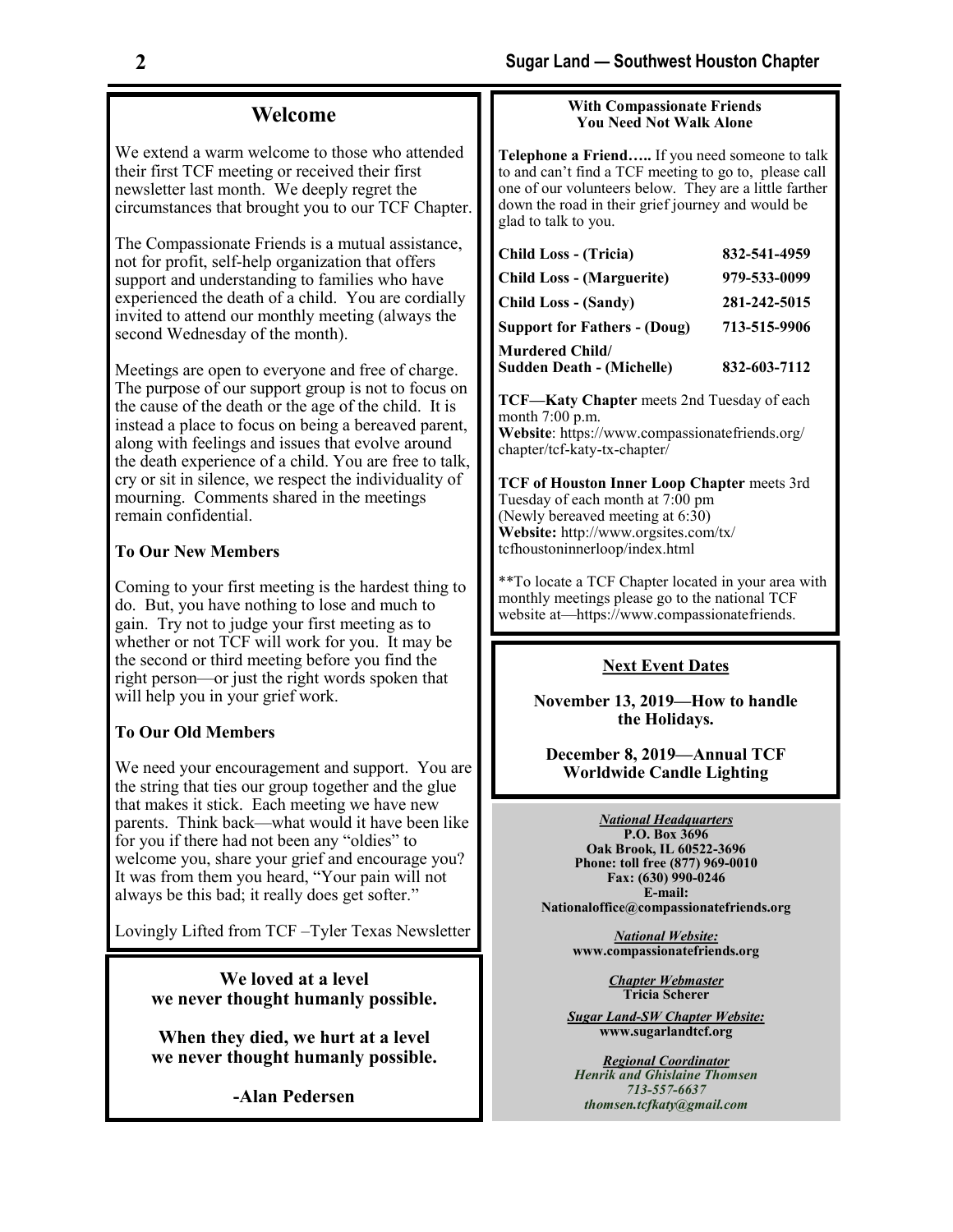### **You Did Not Die**

You live in the beautiful wind that blows. You live in the sound of birds that crow. You live in the sun that shines so bright. You live in the peaceful dark at night. You live in a star I see in the sky. You live in ocean waves that come in with the tide. You live in the smell of flowers and grass. You live in the summer that goes so fast. You live in my heart that hurts so much.

You did not die, we only lost touch.

Shari Swirsky TCF Toronto, Ontario, Canada

### **LOVE SHARES**

**In Memory of Given by** 

No love shares received during the last quarter

Consider giving a Love Share in your child's memory. Help us continue our mission to help grieving parents. All Love Shares are tax deductible and can be sent to our Chapter Treasurer:

> **Douglas Ledkins, 431 Old Colony Dr. Richmond, TX 77406 (713) 515-9906 Doug\_Ledkins@whitetucker.com**

### **Button Making Machine**

A button making machine has been given to our chapter in loving memory of Brandi Ward. It is available for anyone who wishes to have a picture button made of their child. If you would like to have a button made, please contact Marguerite Ward at 979-533-0099 or by email at mjward0123@gmail.com

**The mission of the Compassionate Friends is to assist families toward the positive resolution of grief following the death of a child of any age and to provide information to help others be supportive. We are grateful for the faithfulness of parents, grandparents and friends who remember beloved children with love gifts. Our chapter is operated entirely by volunteers dedicated to furthering the work of TCF.** 

**Your voluntary tax deductible donations honor your loved one(s) in a meaningful way by enabling us to offer resources, such as this newsletter, books, brochures and special programs to bereaved families in our area. 100% of the funds are used for this outreach. Donations, along with the name of the person being honored may be sent to our chapter's treasurer. If you have any questions, please contact our chapter treasurer:** 

> **Douglas Ledkins, 431 Old Colony Dr. Richmond, TX 77406 (713) 515-9906 Doug\_Ledkins@whitetucker.com**

## **TCF ONLINE SUPPORT**

The Compassionate Friends offers "virtual chapters" through an Online Support Community (live chats). This program was established to encourage connecting and sharing among parents, grandparents, and siblings (over the age of 18) grieving the death of a child. The rooms supply support, encouragement, and friendship. The friendly atmosphere encourages conversation among friends; friends who understand the emotions you're experiencing. There are general bereavement sessions as well as more specific sessions.

### **PRIVATE TCF FACEBOOK GROUPS**

The Compassionate Friends offers a variety of private Facebook Groups. These pages are moderated by bereaved parents, siblings, or grandparents, and may not be accessed unless a request to join is approved by a moderator. Please click on the link next to the group you wish to join and answer the screening questions so we can confirm your request. If you are waiting approval, please message one of the administrators. Join requests to our Facebook groups must be requested personally, therefore when you wish to share the group with someone please pass along the link to the group.

**These groups can be found on the National TCF website at https:// www.compassionatefriends.org/findsupport/online-communities/**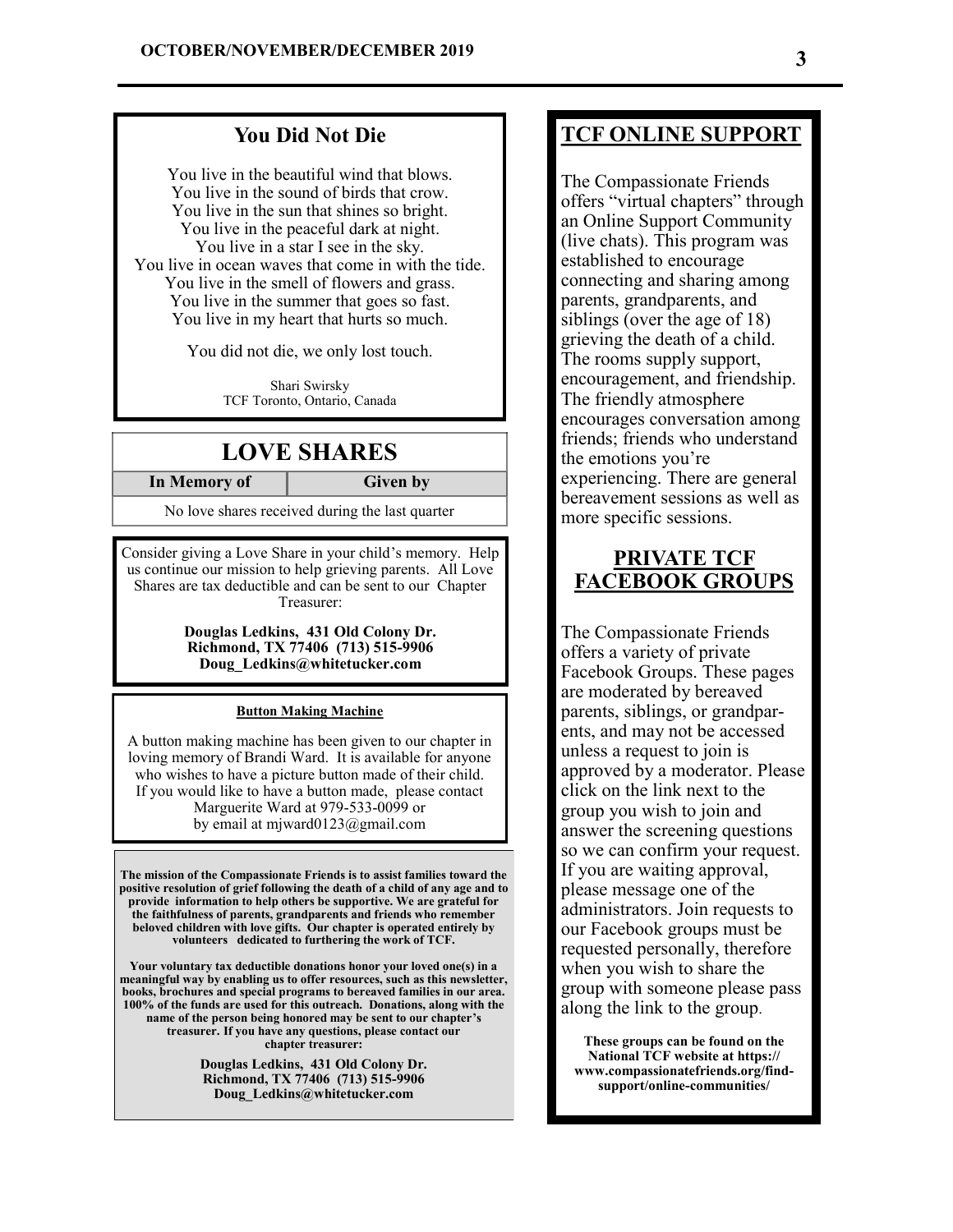# **Ring Your Bell as One**

Bells ring for beginnings and endings, But a "heart bell" is never ending.

This bell will in us forever ring, A tender sound only love can bring.

If your heart bears the weight of this bell, It rings within, but you may not tell.

Others hear your "ring" but don't discuss, Compassionate Friends rings hope for us.

Listen closely for a "heart bell" sound, We will soon ring our sound all around.

We are ONE not different entities, All searching for broken heart remedies.

Ring hope's story and never be done, Together we'll help those yet to come.

Some have lost loved ones but yet don't know, We're here to teach how to make hope grow.

Some have no loss, but life soon will spin To a club that we were all thrown in.

Never stop ringing your bell of love, For those with a loved one deprived of.

Let's all ring our bells together as one!

Debbie Rambis, Tony's Mom

### **NOVEMBER AGAIN**

by Pat Dodge , Sacramento, CA, written in memory of her son, Scott.

November Again Leaves are turning the shades of autumn. Then falling, one by one, to the misted ground below. Summer flowers have faded and died. The sun hides behind dark and dreary clouds. It is November again.

Was it long ago that this month brought warm thoughts of THANKSGIVING together? The smell of wood burning, walks in the nippy air. This is the month you left us. And all the warm glow of November went with you. All that remains are the chrysanthemums. Planted in a special memorial garden for you Ready to burst into beautiful shades of yellow and orange. They symbolize one more year without you. But our love has not diminished.

Posted on November 5th, 2019 on the TCF blog

## **ONLY DECEMBER**

Feelings heavy, tears and tears. Will the darkness last? Or is it-only December?

Hadn't past months brought peace and hope? Where is the strength of Octoberand November?

Lights, carols, ornaments on trees, cards from friends, happy times in seasons past. We remember. We remember.

Will January bring light at last? this December?

When people ask how I'm doing, I say, "Well, you know, it's December…"

Posted on December 5th, 2018 on the National TCF blog and taken from Stars in the Deepest Night – after the death of a child by Genesse Bourdeau Gentry

### Memories

Collette Covington TCF Lake Charles, LA

The certain special memories That follow me each day,

Cast your shadow in my life In a certain way.

Or the lyrics of a song Make me stop and think of you Sometimes all day long

Sometimes the blowing wind

Memories are good to have To share and keep in my heart, Just knowing that you're still inside Makes sure we'll never part.

Will we be stronger then, for making it through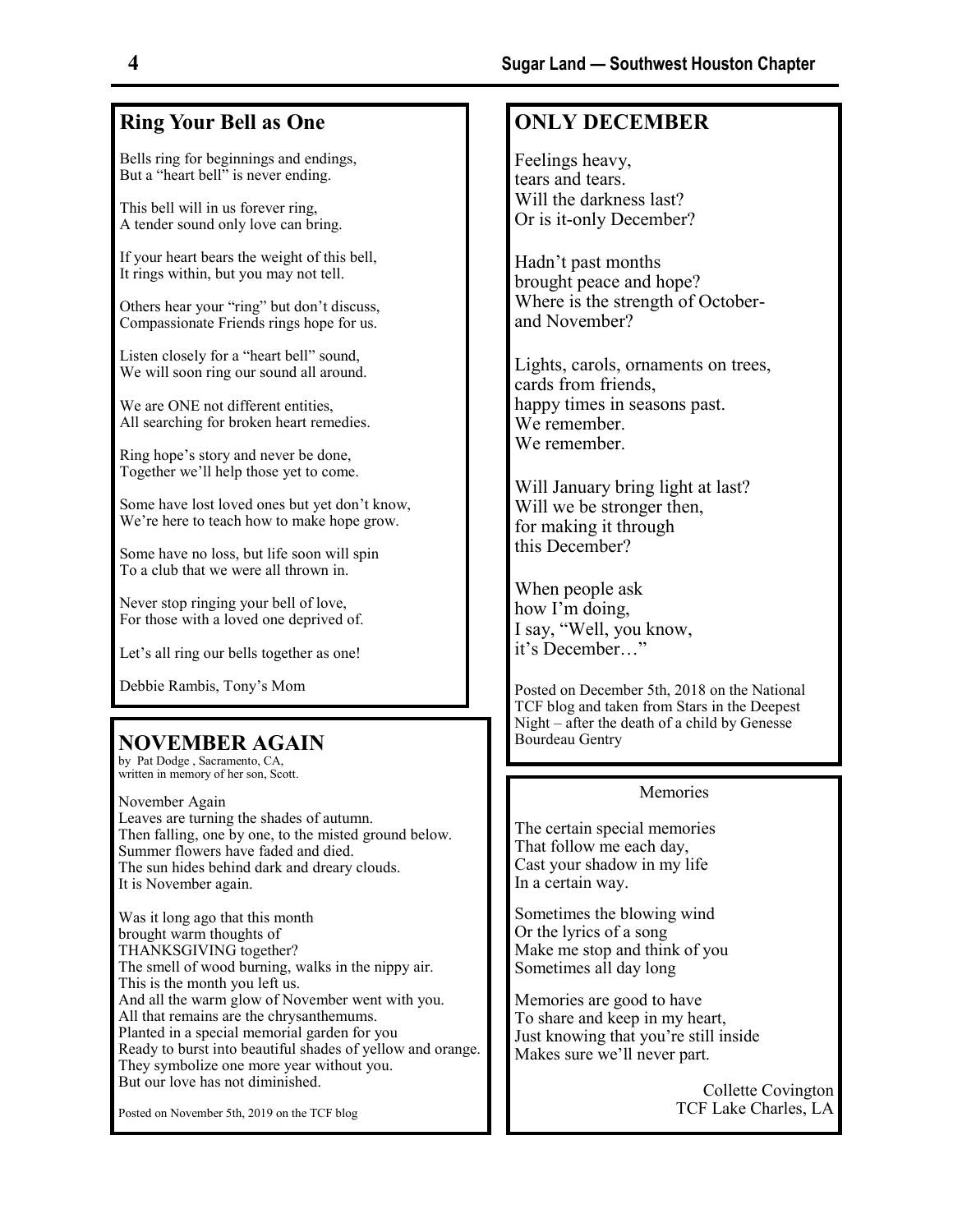### **And For This I Give Thanks**

I am acutely aware that autumn is here. As I write this, the air coming through my window is crisper and the leaves are taking on the golden and scarlet hues of the season. The shorts and tee shirts, which were the summer mainstay of the neighborhood children, are being replaced by sweats and flannels. Pumpkins are replacing pink flamingos as lawn ornaments. The beauty of nature is at its most spectacular. It is unmistakably here, welcome or not...

This will be my fifth autumn, to be followed by my fifth holiday season without my daughter Nina. I find that I am far enough along in my grief to find memories to smile about now, but still close enough to remember those first few years and the piercing stab of pain in my heart that went along with them. Halloween, with memories of the costume party she threw when she was 10 years old, the major production she made out of what she would wear as a trick-or-treater, and as she got older, her enjoyment in passing out candy to neighborhood goblins. Then came Thanksgiving, one of my favorites. I liked the idea of family and friends gathering together with no other purposes other than eating until you nearly exploded and being thankful for each other and the blessings of the past year. No presents required, just the joy of family togetherness - and the knowledge that my children were here, all of them. On that first Thanksgiving the empty chair and place at the table seemed to scream out at me that someone precious was missing. And the message of this particular holiday was thankfulness? What on earth could I ever find to be thankful for?

Some TCF parents have memories of being unable to choke down any morsel of food because they were continually trying to choke back tears that first Thanksgiving. Just wanting to curl up in a ball, pull the covers over their heads, and wake up some time in January after the last remnants of the holidays were cleared away. In all honesty, I cannot tell you even one detail of that first one: where I spent it, who was present, where I was, if I cried all day. I remember nothing.

I do remember three months after Nina had died, though. On a visit to my neurologist I tearfully told him of my depression over her death. His response to me was "Why don't you count your blessings rather than your sorrows? Think happy thoughts and maybe you won't feel so sad." I, of course, asked him if he had ever lost a child. He had not obviously. Only someone uneducated in the school of grief would say something like that.

Almost five Thanksgiving's later, have I found reasons to be thankful? I asked myself this question and decided to put pen to paper. I was surprised to say the list was quite lengthy, so I will only share a few of them. I am thankful for:

- My loving family, and the welcomed joyful additions in the last few years.

- My memory, because now the painful memories are, more often than not, replaced with the beautiful memories of the past, and they were such beautiful memories.

- My life, for whom else will keep Nina's memory alive? Of course, my family, but they have lives, as they should. I am the self-appointed keeper of my daughter's memory.

- Nina. The joy of loving her, the privilege of being her mother. Though I wish it had been much longer, I wouldn't trade those 15 ½ years for anything. - Smiling a genuine smile, laughing a hardy laugh, and finding my sense of humor again. I sincerely believe that Nina likes to hear me laugh and that she would want me to find humor in life again. - My sight, because I commented (for the first time in five autumns) on the magnificent colors of the autumn foliage and the grandness of Minnesota's most sumptuous season. I didn't think I'd ever notice again. But I did.

- The Compassionate Friends, who showed me there is life after the death of a child; who allowed me to express my emotions, listened patiently, understood my pain, and welcomed me into their hearts. They helped salvage what remained of my sanity and I will be eternally grateful. - The opportunity to give back, through TCF meet-

ings and this newsletter. To bring hope to the newly bereaved in the knowledge that it won't always hurt this bad, and that you will make it with the love and support of family and your Compassionate Friends. And, that there will come a time that you too will find things to be thankful for again.

I am told, by those who know, that peace and acceptance are that light we are searching for at the end of the tunnel. Though I find myself still looking for it at times, those further down the grief road have reassured me it will come. Maybe not this Thanksgiving or next, but that it will. And I believe them.

> October 30, 2001 Cathy Seehuetter TCF ST. Paul, MN In Memory of my daughter, Nina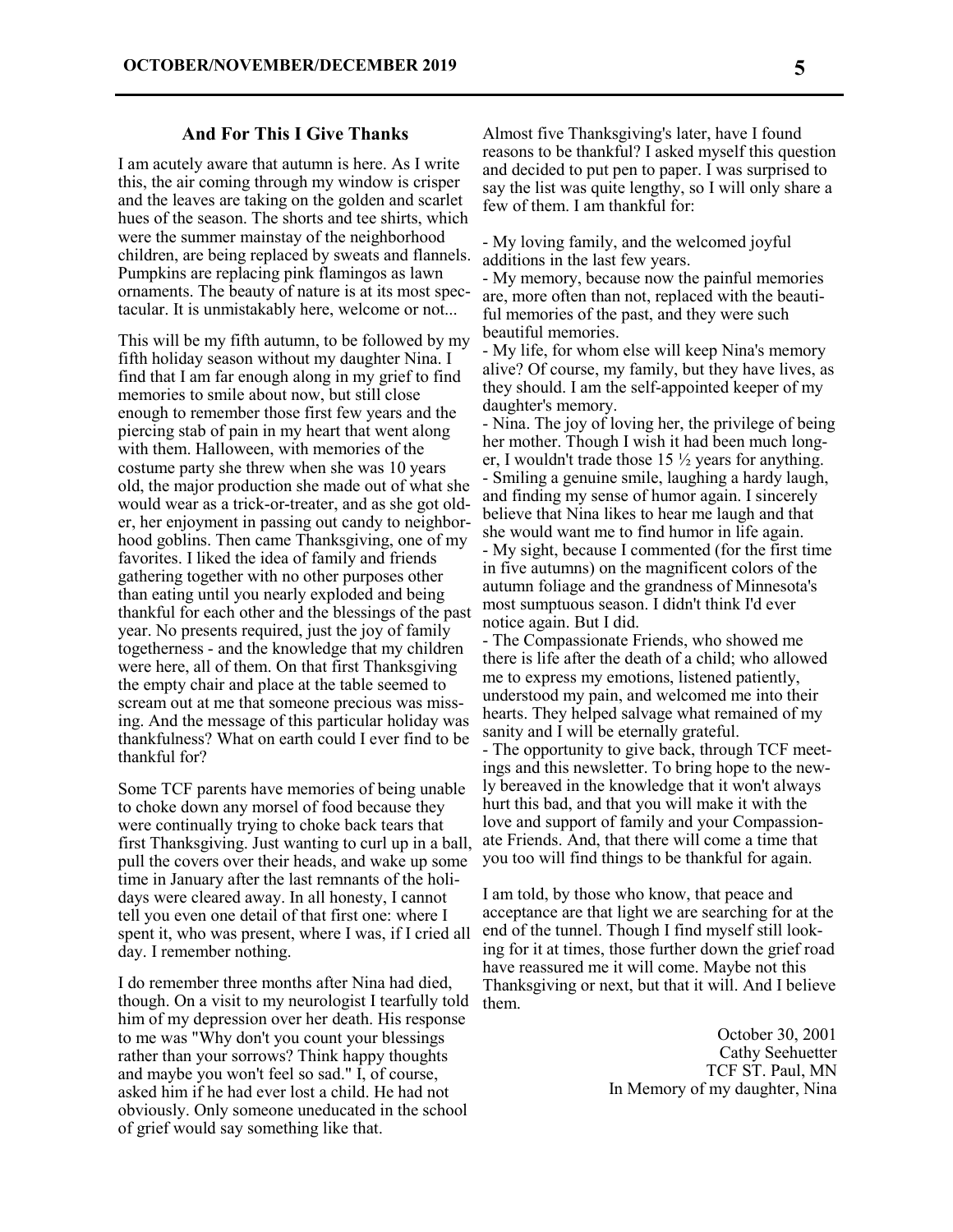### **THANKSGIVING**

You may ask, "What do I have to be thankful for now that my child is dead?" After the death of a child, where is the joy in a day off from work? What pleasure can we derive from sitting around a table when someone is missing, and an uttered prayer of thanksgiving echoes hollow in our hearts?

Maybe we have been concentrating on the loss which has brought the overwhelming sorrow of death, and have forgotten the complete joy of life. When I remember laughing brown eyes, a mischievous grin, a scraped knee that Mommy could fix, a new word learned, even the memory of the realization that I had a baby boy, I have a great deal to be thankful for. I had 1 1/2 years of a dream come true, and I'm truly thankful I had my child.

Sure, the agony of grief, the anguish of losing my precious child to death, the torture of wanting to see that child grow and mature and the pain of never knowing, rips me up.

There is no Thanksgiving in entertaining these thoughts, so this month I am going to concentrate on the Living of my child, the Life that brought me so much joy. In this I am thankful that Evan was born, thankful that he lived, thankful that even for those short 30 months— I lived them too. Even so, as he lived once, I live now and want a productive life.

I am thankful I have come that far in my grief work to know I want to live and remember the good times without sorrow. And, I am thankful for my husband, who stood by me during the rough times. The husband who is the father of the child of our love. In him I have found my child, in our marriage I have found love, and that love taught us how to love that child. I am also thankful for you, my real friends— Compassionate Friends.

> TCF Ft. Lauderdale, FL In Memory of my son, Evan

### **The Eighth Year of Chanukah**

The first year of Chanukah was extremely difficult. Linda died on February 1st so by the time Chanukah arrived, the shock and numbness had disappeared. We could no longer pretend that she was on a business trip or visiting friends. We knew that she wasn't coming back.

Chanukah had been an important part of our family life. In addition to the lighting of the candles, we had created our own traditions and rituals. Chanukah is mostly a children's holiday but my family continued these observances even when my daughters became adults. The tears streamed down my face as I lit the ritual candles that first year. We decided to discontinue the parties, singing, special foods, and all of our other observances. They were too painful.

We've become snowbirds and spend Chanukah in Florida. I still light the candles - usually by myself - but otherwise keep the holiday very low key and skip the rest of the festivities. Since I don't have young children or grandchildren to think about, this doesn't create any problems. There's always a pang, but it has softened over the years. As a veteran bereaved parent, I am resigned to the fact that I will never celebrate with my entire family again.

Edie Kaplan ly are softer than they were in the early years. Therefore, I didn't expect the eighth year of Chanukah to be unusual. I thought I had come to terms with the holiday. So why was the eighth year so difficult? Was it the fact that the eighth anniversary was approaching? Was it the symbolism of eight nights of candles and eight years? Or was it just a coincidence or the blind siding that sometimes occurs without warning to those who have grieved for a long time? I probably will never know the answer and have decided that, as with many other things, it's just the way grief is. I'm just glad that, after eight years, the grief and pain usual-

> Stephanie Hesse TCF Rockland County, NY TCF North Palm Beach County, FL In Memory of Linda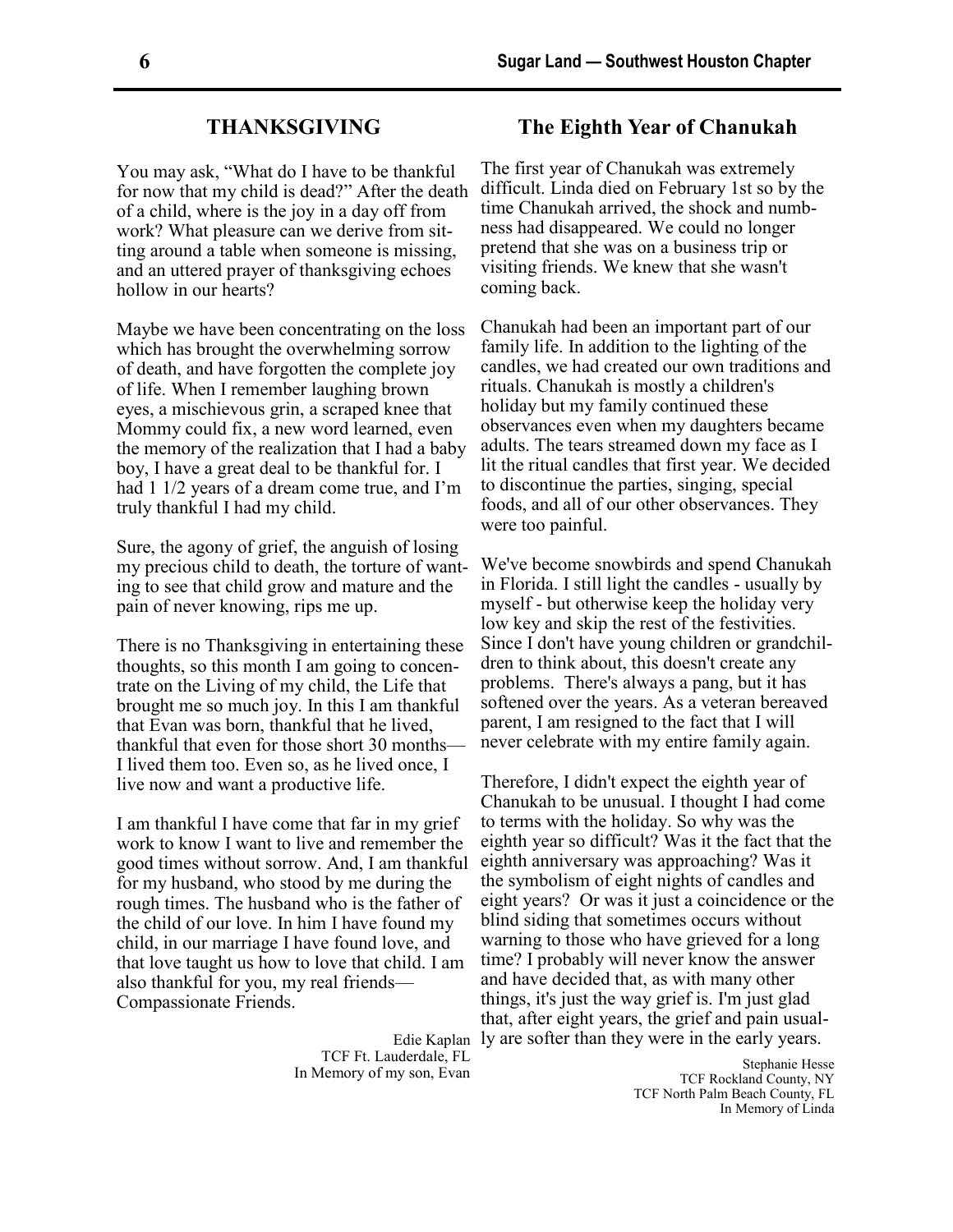

**Deborah Foltyn Geno** 

**8-9-78 to 9-26-2015**

Deborah was born on August 9, 1978 in Sugar Land, Texas, the last child of four siblings. Deborah had a normal childhood growing up and had lots of friends playing volleyball.

During her high school years, she lost a lot of friends to suicide. Something she never seemed to come to terms with. It was a terrible time for her, but with a lot of counseling she did well.

After graduation from college in 2002, she started working for a law group and then she married that same year. In 2011 she and her husband moved to Tucson because of his job transfer. Tucson was her 2nd home as she loved the climate.

Deborah was a very outgoing person and always made a friend wherever she went. She loved dancing and sports. She and her husband waited 12 years before they had Jonah. Jonah was born on December 1, 2014 and became the love of her life. Wanting to be closer to family, they moved back to Texas on July, 2015.

On September 26, 2015 while driving from the grocery store she had a head-on collision and was killed. She was by herself and if she had Jonah with her, he would not survived.

That was the day that part of me died too. It's been 4 years and it feels like yesterday. I will never be the same. We went to grief counseling 4 months after and that helped so much. We were told to journal and put our feelings on paper. I did that for 2 years and finally tapered off.

I think prayer had a lot to do with our recovery. We have always been a very prayerful family and never in this time of grief did we blame God for what happened to her. I read a lot of books on child loss and I found out how grief is different with everyone. I joined the Compassionate Friends in 2016 and met other parents with the same difficulties with grief.

Good things come from bad situations and our family is now doing well as we are more involved spiritually in church, praying for one another and praying for others.

Deborah's son Jonah was only 10 months old when she died, so he will never know his mom. He is almost 5 years old now and thriving.

I've come to the realization that everything happens for a reason. Her favorite readings were Jeremiah 29:11, "Know the plans I have for you says the Lord, plans to prosper you and not to harm you, plans to give you hope and a future."

Frank and Kay Foltyn Sugar Land ,Texas

# **Candles in the Night**

Candles flame in darkness, flicker, steadily glow, bringing light from shadows and help to soothe me so. My daughter, like the candles, gave my life true light. I use the candle's beacon to connect us in the night. As I light the candles, my wish and my request is that she'll see my signal and know my love's expressed. As her light joins my lights, our worlds touch and flame. As I snuff out the candles, I softly say her name.

Genesse Bourdeau Gentry from *Stars in the Deepest – After the Death of a Child*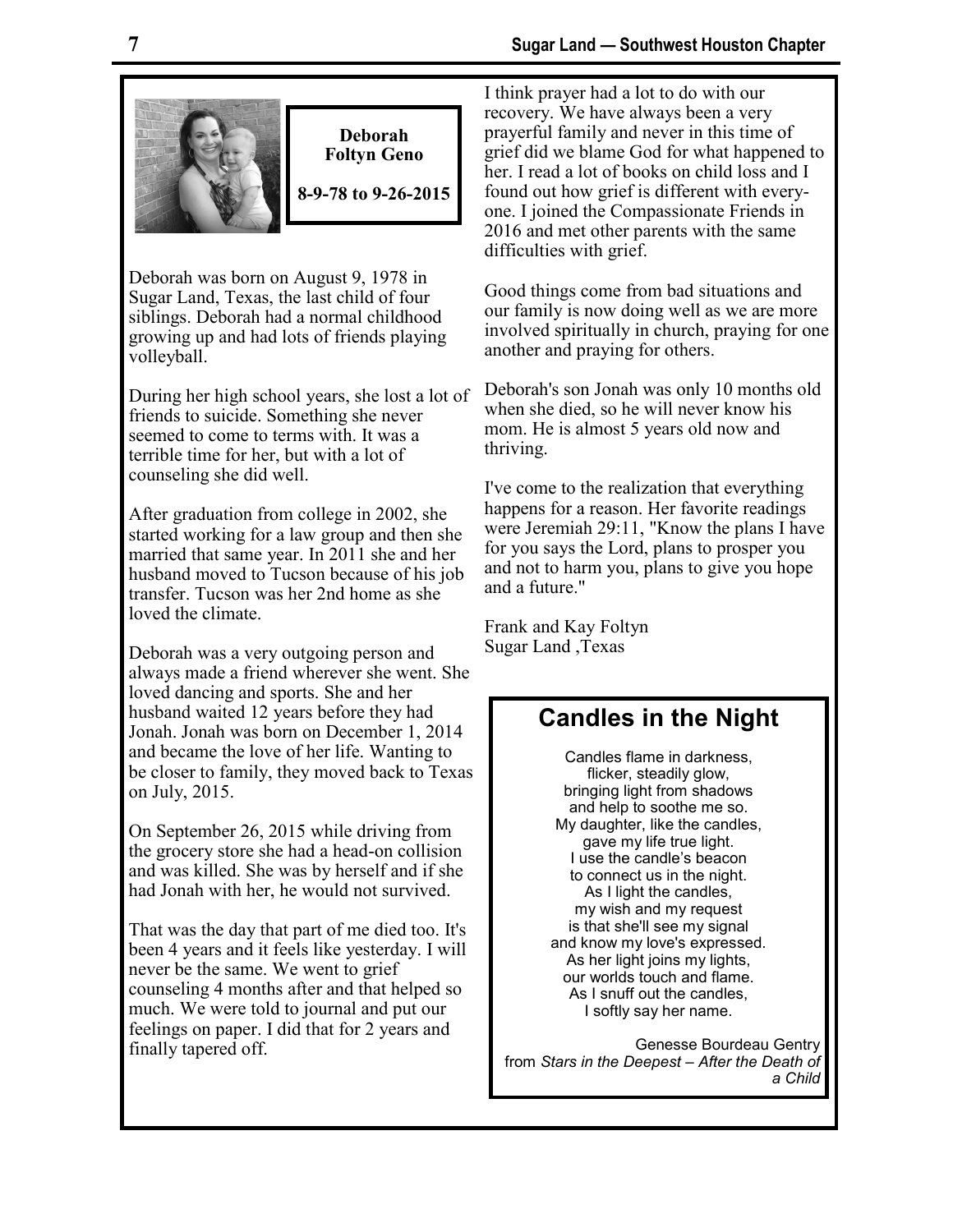### **MY WORLDWIDE CANDLE LIGHTING EXPERIENCE**

*Posted on December 4th, 2018 of the National TCF Blog*

Lighting a candle is usually simple, but when I lit one in memory of my niece during the Worldwide Candle Lighting® this year, I found it to be very difficult.

As I was getting ready for church, I received a text message from my sister who lost a daughter three years ago. Her message read, "Today is Worldwide Candle Lighting Day. We are asking that you please light a candle at 7:00 p.m. in loving memory of our angel, Alicyn Grace and let it burn for one hour. It would mean so much. Thanks!"

I had to participate. It was about what it meant to my sister and brother-in-law. After church, I went to Walmart for what may have been my first-ever candle purchase. I just stood there looking at the candles. Minutes passed, carts pushed by as I picked a candle up and set it back down. When you are doing something meaningful, you don't just grab the first thing you see. It has to feel right.

I finally picked up a white candle and a holder, but before I walked away, something caught my eye. It was a candle holder in the shape of a heart. It could only go with a red-colored candle, and with a smile, knew I had the right one.

That night I took the candle with me to a company Christmas party. I was planning to get away from the party at the right time and light the candle where it could burn for one hour. At 6:14 p.m., I received another text message from my sister. "Never knew lighting a candle could be this hard. The flicker of the fire is dancing steadily . . . wonder if she is dancing with it. Love you guys!"

As a tear filled my eye, I responded, "You know she is." I started to wonder if this was going to be hard. There were so many things running through my head as the Christmas party began. I stood there with a smile and carried on a conversation although part of me was never present.

As we went through gag gifts, I continued to watch the clock. When my phone read 6:56 p.m., I excused myself and went into the office where the candle was waiting. I stood there staring at the clock with the lighter in my right hand. As the minutes ticked by, memories filled my thoughts.

With two minutes until lighting, I was taken back to that Friday morning in the middle of a Doane College parking lot where I fell to my knees as I heard my mother's voice say, "Allie is gone," over the phone. I remembered feeling incredibly weak . . . helpless. I was three hours away and couldn't race to my sister and give her a hug. We grew close after I moved to college. Not sure why it took so long, but we talked a lot on the phone. Back on that Friday morning, I remember wiping tears from my face as people curiously looked on.

I finally got up and walked across the campus where I had just given a tour. Before I'd left, Michelle, an admissions counselor, had asked how my sister and her baby were doing. She knew the due date was close. Running late, I'd smiled and said they were doing great and that I had a picture to show her when I got back. It was the picture my sister had sent late Thursday night after she had finished the crib. Now, as I made my way back to the building, I knew things weren't so great. They were awful. The worst had happened.

I dropped off some keys at the desk and went to Michelle's office. Her glowing smile dropped as she saw me turn the corner. She asked what was wrong, and after I'd closed her door, I lost it again. She jumped up and gave me a hug as I told her my sister had lost the baby.

Preparing the candle took me back to the moment I walked into my sister's house where my mother and brother-in-law's mother, Pat, stood. Not a word was said. I walked across the floor and grabbed my mother with both arms as tears ran down my face. Then I gave Pat a big hug and stood there trembling.

(Continued on Page 9)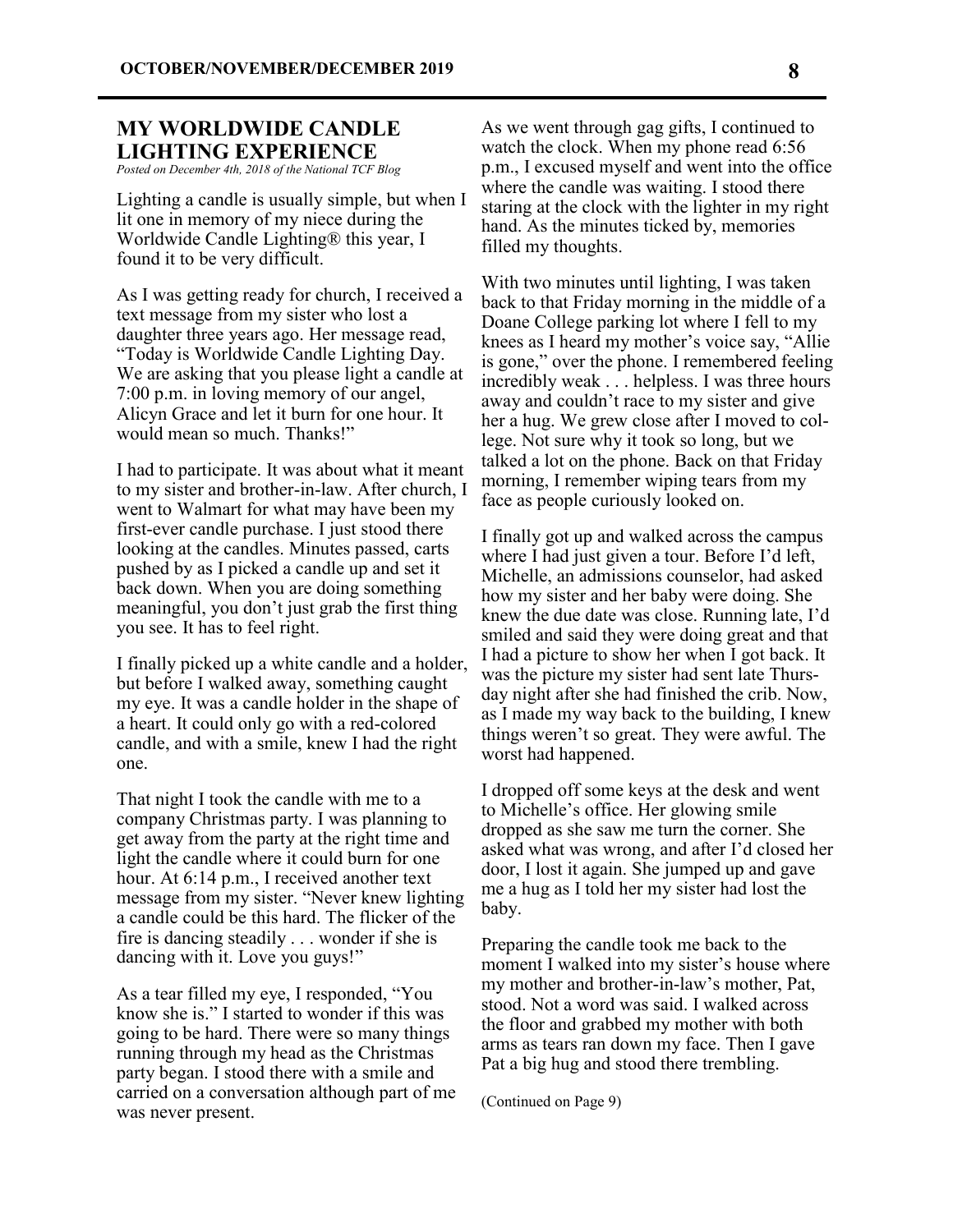MY WORLDWIDE CANDLE LIGHTING EXPERIENCE Continued from Page 8

It took me back to the moment I walked into the hospital and didn't want to go into my sister's room but knew I had to.

You see, my sister carried full term and was induced to deliver stillborn. As Mom grabbed the handle, she looked at me and asked if I was ready. As strong as I could be in a weak moment, I told her I was as ready as I would ever be. When the door opened I locked eyes with my sister and made a beeline to her side. She cried when she saw me as I reached down to give her the biggest hug I ever had.

It took me back to the moment standing outside of the delivery room when the process was complete and there was only silence. For a moment I said a prayer with the words, "Please cry," but there was nothing.

It made me think about the late nights up with my sister, as she cried and asked why. I had no answers. There was nothing I could say . . . nothing I could do.

It took me back to the April 23 graveside service, looking at a tiny box and thinking it was something for shoes and not for my niece. It took me to the moment the balloons were released into the sky, as I watched my two nephews' balloons, filled with toys for their sister to play with in heaven, bounce through a tree and out the other side without popping.

It all came back to me. And it happened quickly. As the clock hit 7:00 p.m., I reached forward and lit the wick as a tear streamed down my face. I stood over the burning flame and stared at it. I wondered who she would be today. As I watched the flame dance, I thought back to my sister's message and smiled as I took pictures of the burning candle. One of the pictures made it to Facebook where I wrote my sister and brother-in-law a message to let them know it was okay to let their candle go out. The light was continuing for another hour ... in another time zone.

> By John Thayer In Loving memory of Alicyn Grace Hosick (04/18/08).

## **Thanksgiving**

I remember –

the busyness of working as a volunteer that second and third Thanksgiving after Linda died; the good feeling it gave me of "running away" from it all, and the blessed relief sleep brought to my pain.

### I remember –

the inability to prepare any of her favorite foods that fourth Thanksgiving after Linda died; the tears that fell at the smell of turkey cooking, the parade, football games, the emptiness, the incomplete family, and the blessed relief of sleep that brought to my pain.

### I remember –

Awakening with a lightness and joy in my heart that fifth Thanksgiving after Linda died; the thankfulness for having my remaining family together, the beautiful memories of past Thanksgivings, the "wholeness" of me and the blessed relief peace brought to my pain.

> Pricilla J. Norton TCF, Pawtucket, RI In Memory of Linda

# **SEARCHING . . .**

Once again, my list has vanished; it was here, but now it's missing. Keys and glasses disappearing; books and letters--overdue. I'm forever searching, searching, they must be here, and I need them! Could it be that what is missing, what I want this very minute- could it be that what I'm *REALLY* searching for, my child, is you?

> Joyce Andrews TCF Sugar Land, TX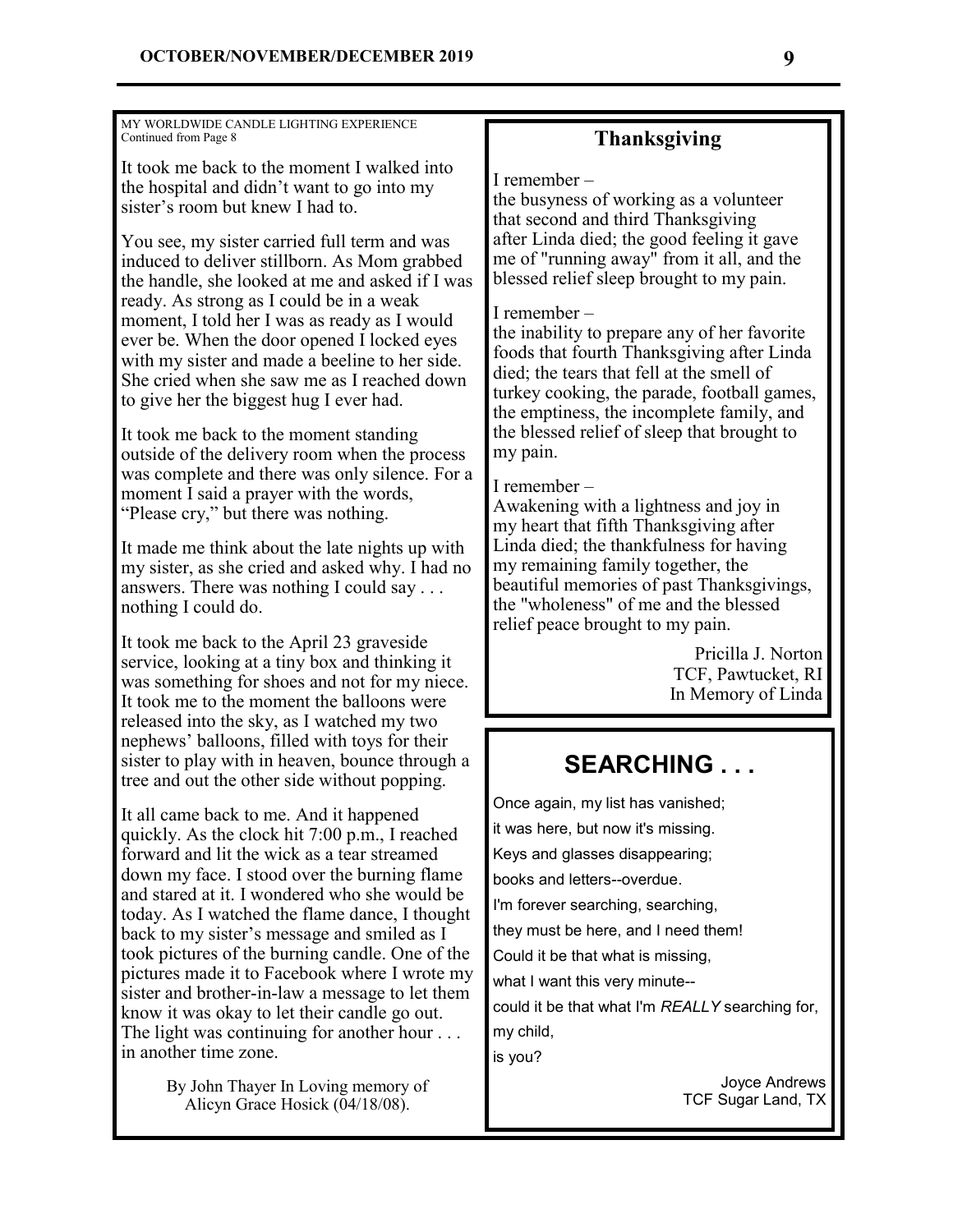### **OCTOBER/NOVEMBER/DECEMBER 2019 10**

### **Remembering Our Children's Birthday**

Birthdays hold treasured memories and are especially difficult for surviving parents and siblings; TCF offers a wonderful venue to honor and celebrate the precious life-story of your loved one. Taking a few minutes to share a picture, memento, award or even their favorite toy is a gentle reminder to all that love continues and grows with each passing year.

| <b>Birthdate</b>                                                                                  | Child                                                   | Parent/Friend | Birth  |  |
|---------------------------------------------------------------------------------------------------|---------------------------------------------------------|---------------|--------|--|
|                                                                                                   | All personal information has been                       |               |        |  |
|                                                                                                   | deleted from the internet version of<br>this newsletter |               |        |  |
|                                                                                                   |                                                         |               |        |  |
|                                                                                                   |                                                         |               |        |  |
|                                                                                                   |                                                         |               |        |  |
|                                                                                                   |                                                         |               |        |  |
|                                                                                                   |                                                         |               |        |  |
|                                                                                                   |                                                         |               |        |  |
|                                                                                                   |                                                         |               |        |  |
|                                                                                                   |                                                         |               |        |  |
|                                                                                                   |                                                         |               |        |  |
|                                                                                                   |                                                         |               |        |  |
|                                                                                                   |                                                         |               |        |  |
|                                                                                                   |                                                         |               | d      |  |
|                                                                                                   |                                                         |               | g<br>a |  |
|                                                                                                   |                                                         |               |        |  |
|                                                                                                   |                                                         |               |        |  |
| "Those we love and lose are always connected by<br>heartstrings into infinity." —Terri Guillemets |                                                         |               |        |  |

| Birthdate | Child | Parent/Friend |
|-----------|-------|---------------|
|           |       |               |
|           |       |               |
|           |       |               |
|           |       |               |
|           |       |               |
|           |       |               |
|           |       |               |
|           |       |               |
|           |       |               |
|           |       |               |
|           |       |               |
|           |       |               |
|           |       |               |
|           |       |               |
|           |       |               |
|           |       |               |
|           |       |               |
|           |       |               |
|           |       |               |
|           |       |               |
|           |       |               |
|           |       |               |
|           |       |               |
|           |       |               |
|           |       |               |

**"The weird, weird thing about devastating loss is that life actually goes on. When you're faced with a tragedy, a loss so huge that you have no idea how you can live through it, somehow, the world keeps turning, the seconds keep ticking."** 

**[—James Patterson](http://www.jamespatterson.com/)**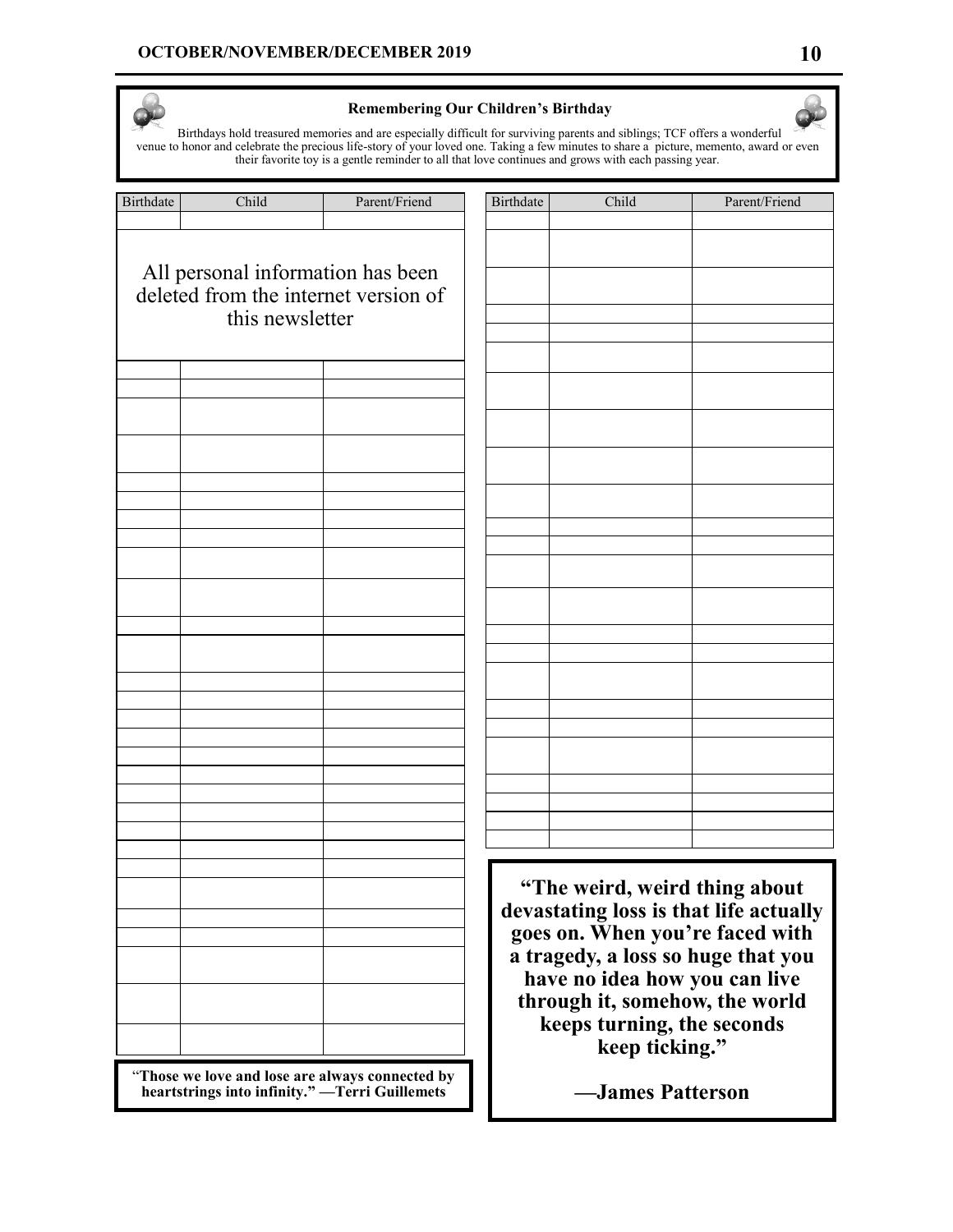| Day of<br><b>Passing</b>                                                                     | <b>Child's Name</b>                         | Parents/Family/<br>Friend | Day of<br>Passing                                                                                                                                                                | <b>Child's Name</b>                                                                               | Parents/Family/<br>Friend |
|----------------------------------------------------------------------------------------------|---------------------------------------------|---------------------------|----------------------------------------------------------------------------------------------------------------------------------------------------------------------------------|---------------------------------------------------------------------------------------------------|---------------------------|
|                                                                                              |                                             |                           |                                                                                                                                                                                  |                                                                                                   |                           |
|                                                                                              |                                             |                           |                                                                                                                                                                                  |                                                                                                   |                           |
| All personal information has been<br>deleted from the internet version<br>of this newsletter |                                             |                           |                                                                                                                                                                                  |                                                                                                   |                           |
|                                                                                              |                                             |                           |                                                                                                                                                                                  |                                                                                                   |                           |
|                                                                                              |                                             |                           |                                                                                                                                                                                  |                                                                                                   |                           |
|                                                                                              |                                             |                           |                                                                                                                                                                                  |                                                                                                   |                           |
|                                                                                              |                                             |                           |                                                                                                                                                                                  |                                                                                                   |                           |
|                                                                                              |                                             |                           |                                                                                                                                                                                  |                                                                                                   |                           |
|                                                                                              |                                             |                           |                                                                                                                                                                                  |                                                                                                   |                           |
|                                                                                              |                                             |                           |                                                                                                                                                                                  |                                                                                                   |                           |
|                                                                                              |                                             |                           |                                                                                                                                                                                  |                                                                                                   |                           |
|                                                                                              |                                             |                           |                                                                                                                                                                                  |                                                                                                   |                           |
|                                                                                              |                                             |                           |                                                                                                                                                                                  |                                                                                                   |                           |
|                                                                                              |                                             |                           |                                                                                                                                                                                  |                                                                                                   |                           |
|                                                                                              |                                             |                           |                                                                                                                                                                                  |                                                                                                   |                           |
|                                                                                              |                                             |                           |                                                                                                                                                                                  | <b>Thanksgiving Checklist</b>                                                                     |                           |
|                                                                                              |                                             |                           |                                                                                                                                                                                  | By Alice Monroe, TCF, Mesa County                                                                 |                           |
|                                                                                              |                                             |                           |                                                                                                                                                                                  | Table is set; cloth napkins, turkey roasting,<br>pies cooling; centerpiece with golden leaves and |                           |
|                                                                                              |                                             |                           | Indian corn. People coming; enough chairs;<br>Oops, too many chairs; one too many; one<br>person missing. Time Out! Hold everything;                                             |                                                                                                   |                           |
|                                                                                              |                                             |                           |                                                                                                                                                                                  |                                                                                                   |                           |
|                                                                                              |                                             |                           | aprons work for drying tears; so do hot pads<br>and kitchen towels. Leave the chair; put a<br>candle on the table; light it; add one more<br>potato to the pot. Who will notice, |                                                                                                   |                           |
|                                                                                              |                                             |                           |                                                                                                                                                                                  |                                                                                                   |                           |
|                                                                                              |                                             |                           | who will care.                                                                                                                                                                   |                                                                                                   |                           |
|                                                                                              | "I answer the heroic question 'Death, where |                           |                                                                                                                                                                                  |                                                                                                   |                           |
|                                                                                              |                                             |                           | is thy sting?' with 'It is here in my heart and                                                                                                                                  |                                                                                                   |                           |

Our Children Remembered On Their Day of Passing

*mind and memories.'"* **Maya Angelou**